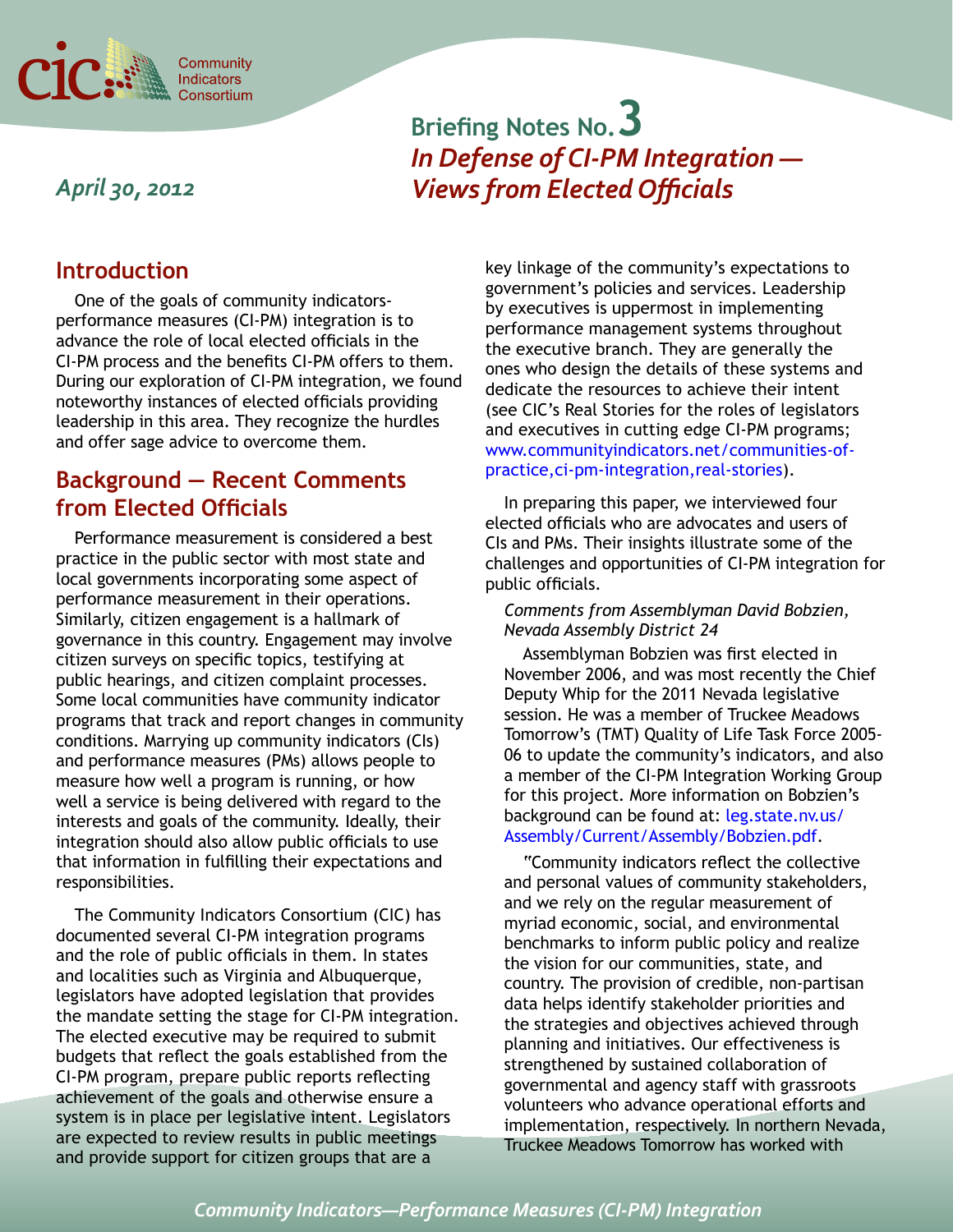

## **Briefing Notes No.3** *CI-PM Integration — Views from Elected Officials*

elected officials, government staff, agencies, and not-for-profits to integrate community-identified indicators into government and organizational strategic planning, community-wide programs, direct services, and results-based reporting to affect change.

Specifically, indicator integration into performance management offered insight into the community's concern about economic development. Joining indicators with performance management has been a catalyst for discussion and initiatives that support job creation and protection. Stakeholder concern about loss of open space and potential for damage to residential developments fueled pursuit of public funds to restore operation of shuttered fire departments and preserve employment for firefighters and other fire prevention efforts in the City of Reno and Washoe County. The City of Sparks is funding the construction of a recreational park for children with special needs in response to quality of life concern for the community's most vulnerable citizens. In addition, the integration of health and wellness data stimulated an impressive collaboration of representatives from Washoe County School District, government agencies, and not-forprofits to address and reduce suicide ideation and attempts, bullying, substance abuse, and sexual behaviors of middle and high school students.

Nevada public policy has been and will continue to be shaped by the credible data that proffers community stakeholders' perspectives and priorities and allows us to create the community and the state in which we live, learn, work, and play."

*Comments from Jay Fountain, Stamford, CT Board of Representatives and former Assistant Director of Research for the Government Accounting Standards Board* 

Representative Fountain is a nationally recognized expert in public performance reporting. In association with the Government Accounting Standards Board, he pioneered research associated with the establishment of Service Efforts and Accomplishments Reporting guidelines (www.seagov.org/index.shtml). More information on Fountain's background can be

#### found at: [www.linkedin.com/in/jayfountain](http://www.linkedin.com/in/jayfountain)

According to Representative Fountain, elected officials often do not know much about CIs or PMs, much less the value of their integration. Or, if they do know about them they are often hardpressed to know how best to put them in context and make them truly useful. He observes that, for the most part, city officials are not thinking about operating efficiencies and effectiveness of services provided within their jurisdictions. To engage them, he explains, this perspective must begin to change. Elected office-holders need to understand their role in a new way: improving service delivery by tracking performance while also monitoring the ways in which a service does and does not reflect what the community wants and values. Fountain contributed to the CI-PM guidelines for elected officials (see below).

*Comments from Amber Waldref, City Council Member, Spokane, WA* 

Councilmember Waldref's interests in CI-PM began when she was involved in the Spokane indicators project ([www.communityindicators.](http://www.communityindicators.ewu.edu/) [ewu.edu/](http://www.communityindicators.ewu.edu/)). More information on Waldref's background can be found at: [www.amberwaldref.](http://www.amberwaldref.org/about-amber/ ) [org/about-amber/](http://www.amberwaldref.org/about-amber/ )

After being elected to the city council, Waldref led and promoted efforts to establish performance measurement in the city including alignment to the budget process. This involved educating and getting support from her fellow councilmembers and the mayor, which she did. A pilot project was started to identify indicators based on the city's comprehensive growth management plan. During this process, city officials realized they needed to first identify the desired strategic outcomes.

Before a new strategic plan was developed, elections resulted in new councilmembers and a new mayor. Waldref confirmed with them that strategic planning and performance measurement was a good idea. So began a new round of negotiation and collaboration via a council and mayoral committee. Waldref's emphasis was on establishing and reaching agreement on the vision for an outcomes-based budget that is tied to community indicators using a logic model approach. Others wanted to get moving with establishing measures. This was reflected with the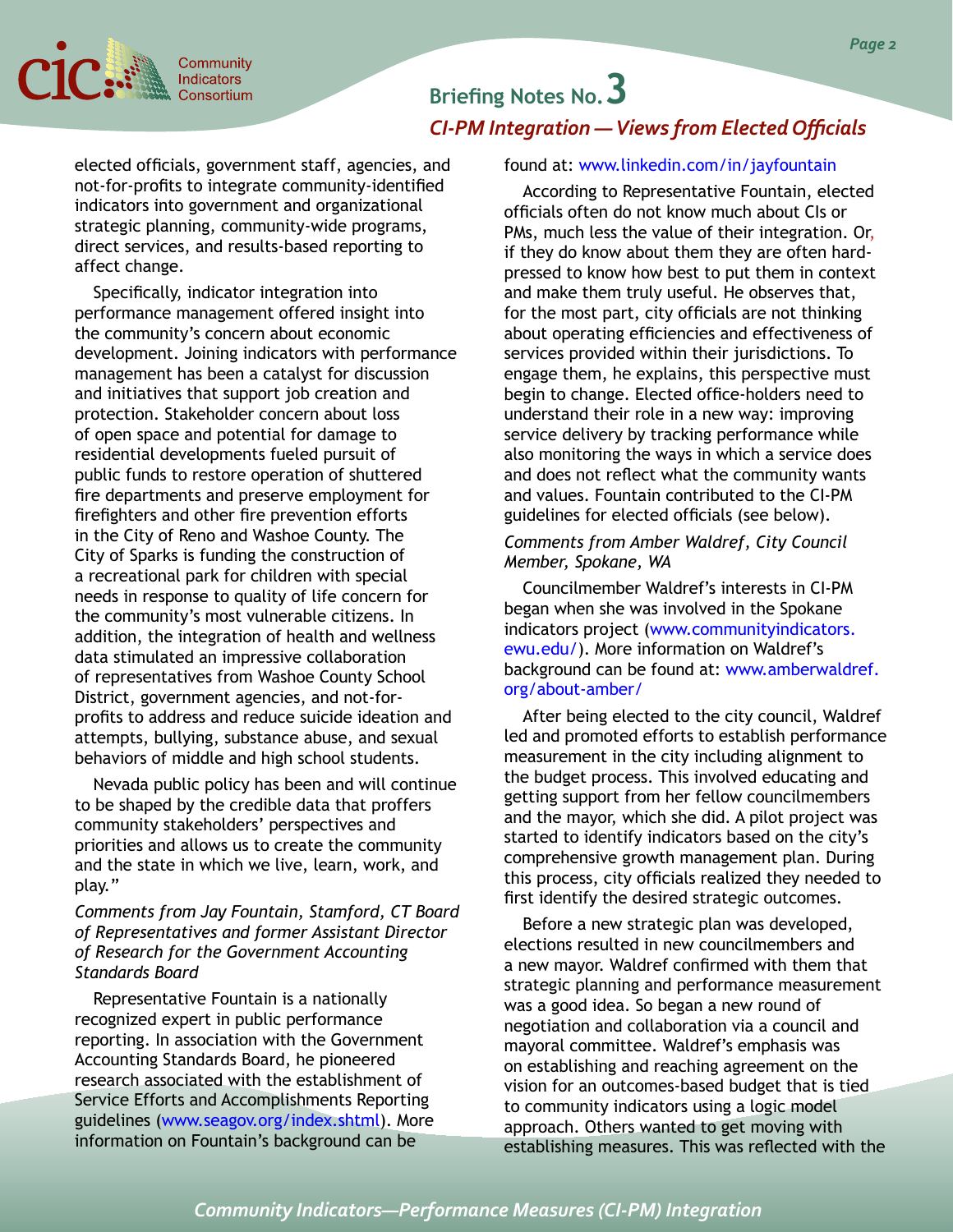

# **Briefing Notes No.3** *CI-PM Integration — Views from Elected Officials*

new mayor initiating performance measurement training. Because of the dichotomy in perspectives, the committee disbanded. Waldref's observation is that the other officials feel she is too "pie in the sky" while she is concerned they are "in the weeds." Moving forward will take time –and education.

Waldref recommended to the council chair that the council establish its own strategic plan. She suggested that this can be initiated by increasing the value of the council's regular study sessions. Waldref's hope is that the members will discuss and agree on strategic objectives to address the Spokane community's needs and develop a policy plan to set that direction. Building trust with the mayor in this process will be important, according to Waldref.

On a positive note, the Priority Spokane (PS) initiative is a good example of how local officials (from business, government, nonprofits, and school district) are using indicators and measurement to "move the meter" on reducing school dropout rates. For example, an early warning system in middle schools was designed and implemented to reduce absenteeism. The research PS conducted showed that absenteeism during this period is a critical indicator of school dropout rates. By identifying the risk factors and leveraging funds available, a 16% increase in high school graduation rates has been achieved (to 68%). Now Priority Spokane is working on next steps with intervention programs in the high schools. Waldref noted that foundations are excited to support their efforts, because the data shows significant progress in achieving the desired outcome.

#### *Comments from Fred Jarrett, Deputy County Executive, King County, Seattle, WA*

Jarrett is a former state legislator, local elected official, and Boeing executive. Since coming to King County in 2010 after Dow Constantine was elected county executive, Jarrett has been leading change in the executive branch and promoting it countywide. This includes developing a performance oriented budgeting approach and applying LEAN techniques to achieve efficiencies and necessary cost savings ([en.](http://en.wikipedia.org/wiki/Lean_Manufacturing) [wikipedia.org/wiki/Lean\\_Manufacturing\)](http://en.wikipedia.org/wiki/Lean_Manufacturing). [See

Municipal Research Center's recent interviews with Jarrett at [insight.mrsc.org/2012/04/26/](http://insight.mrsc.org/2012/04/26/king-countys-new-management-failing-forward-and-other-good-ideas/) [king-countys-new-management-failing-forward](http://insight.mrsc.org/2012/04/26/king-countys-new-management-failing-forward-and-other-good-ideas/)[and-other-good-ideas/](http://insight.mrsc.org/2012/04/26/king-countys-new-management-failing-forward-and-other-good-ideas/) and insight.mrsc. org/2012/04/26/a-conversation-with-fred-jarrettpart-2-lean-principles/[\]](http://insight.mrsc.org/2012/04/26/a-conversation-with-fred-jarrett-part-2-lean-principles/.%5d)

When asked about what works to achieve improvements in government performance and community outcomes, Jarrett's response is "start with the end in mind." That is, ensure the desired end result is being accomplished vs. measuring the effort to get there. His advice to other public officials is to make a long-term commitment to performance improvement. Leadership should energize the effort at each step of the way. To get other public officials in the jurisdiction engaged as partners, Jarrett believes they should also care about performance improvement and how it connects to what they are trying to accomplish in their respective capacities. It is easier to get alignment of different efforts when leaders are on the same page in their appreciation of performance and community outcomes. This cannot take place unless officials have access to good data. Data forces officials to confront biases and move forward from the status quo.

Though we all recognize how hard it is to achieve focus on and improve results, what is most challenging to Jarrett is just how long it takes to achieve these changes. Leadership and patience for the pace of change are key.

Based on the varied experiences of these knowledgeable officials and our related research on CI-PM integration, we offer guidelines on: How to better engage officials in CI-PM integration; how to help them make better use of CI-PM; and the benefits CI-PM confer upon state and local governmental officials and governance.

## **Guidelines for Engaging Officials in CI-PM Integration**

#### *Getting office-holders interested*

- 1. Help them see that PMs help them do their job and respond to their constituents.
- 2. Provide officials with information that helps them find areas and programs that need attention. This information should be detailed and data-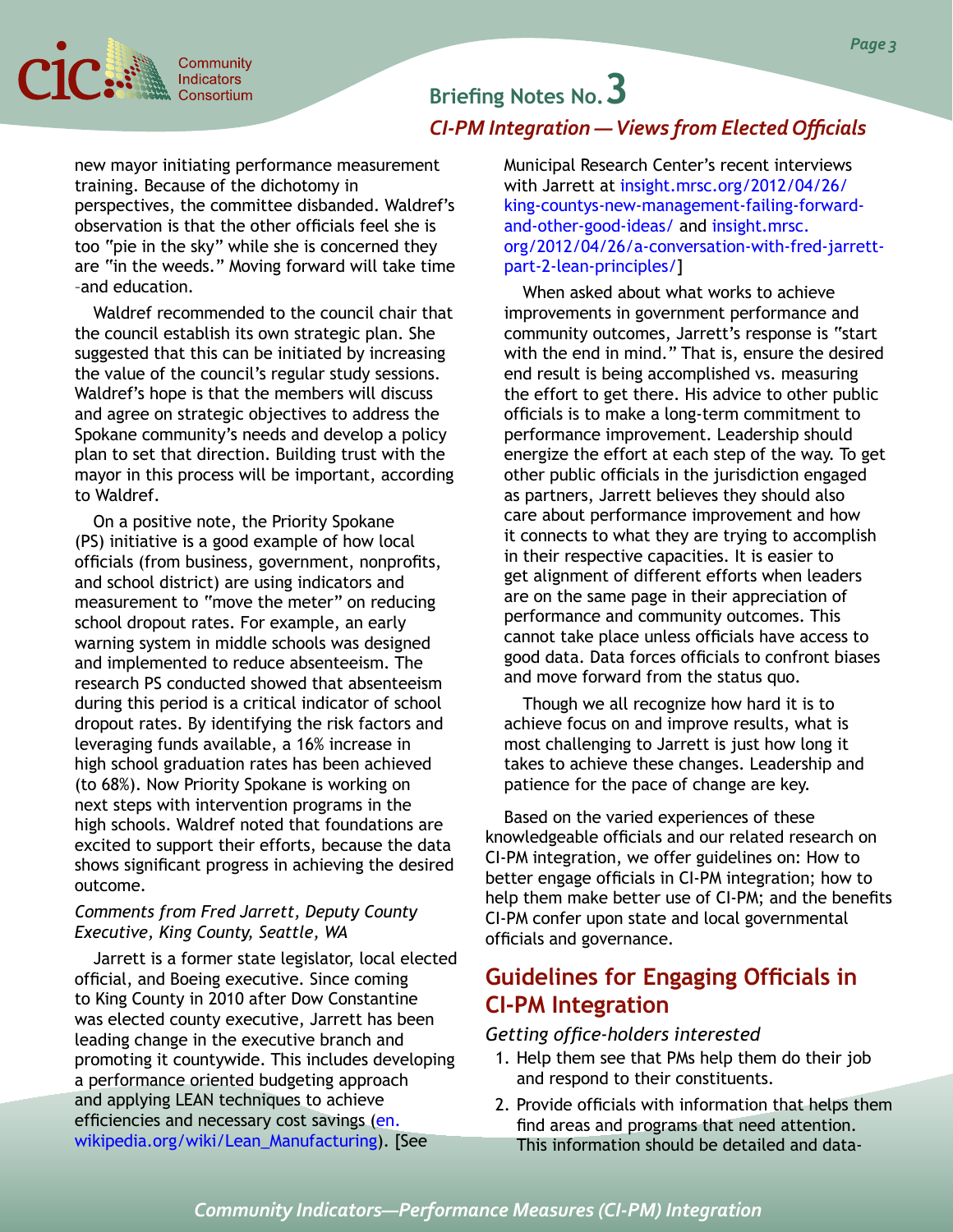

# **Briefing Notes No.3**

### *CI-PM Integration — Views from Elected Officials*

driven. Show officials how community indicators in combination with performance measures might help point them to whether a program should be reduced, cut, or expanded.

3. Define for them their potential responsibility over the goal of well-executed services that meet the expectations or aspirations of their communities. Encourage them to think of their responsibilities in this new way.

#### *Making CI-PM understandable and useful*

- 1. Make CIs relevant to elected officials. Show them how findings relate to them and their role. Tailor the framework to meet them where they are.
- 2. Make CI-PM data and analyses useable and understandable to an elected official. Information should be presented in a way that does not require special knowledge of the inner workings of a given department or program.
- 3. Help them use data. They do not have the time to figure this out on their own.
- 4. Explain what PM actually means and how to use the information. This requires providing a context. Show elected office holders how the framework or a particular analysis applies to what they are dealing with.
- 5. Make information available at the right time and make new and updated information available over time.
- 6. Praise officials who use CI-PM. Allow them to get recognition for working with this model. Try to get the press to take note.

#### *The benefits of CI-PM Integration*

Information generated through this process can be used by elected officials to:

- 1. Track progress.
- 2. Identify questions that need to be addressed about past and proposed outcomes. Officials like to ask questions. CI-PM Integration gives them the tools and information to ask the important questions.
- 3. Look for the right information for a given issue.
- 4. Improve budgeting decisions.
- 5. Make better policy decisions.
- 6. Encourage staff to make service improvements.
- 7. Provide incentives to contractors and grantees to improve service results.
- 8. Provide better two-way communication between residents and media. Residents will change the dynamic if they are talking about measurable results.
- 9. Improve strategic planning.
- 10. Determine more accurately what in their cities needs attention.
- 11. Think in terms of targets and whether they are met, not met, or are exceeded. This leads officials to ask informed questions about why a goal is not met.

## **Conclusion – Next Steps**

The officials who use CIs and PMs and promote their integration embrace public participation in governance, want government to achieve desired outcomes, and value accountability. Next steps to engage more public officials in CI-PM are:

- 1. Find one or, ideally, more than one elected official that is interested.
- 2. Use CIs and PMs that give information that is of interest to the elected officials.
- 3. Help officials see how to make use of this information.
- 4. Help officials understand how to raise good questions based on CI-PM data.
- 5. Help officials know how to get more information.
- 6. Provide officials support and assistance to sustain the use of CIs and PMs.